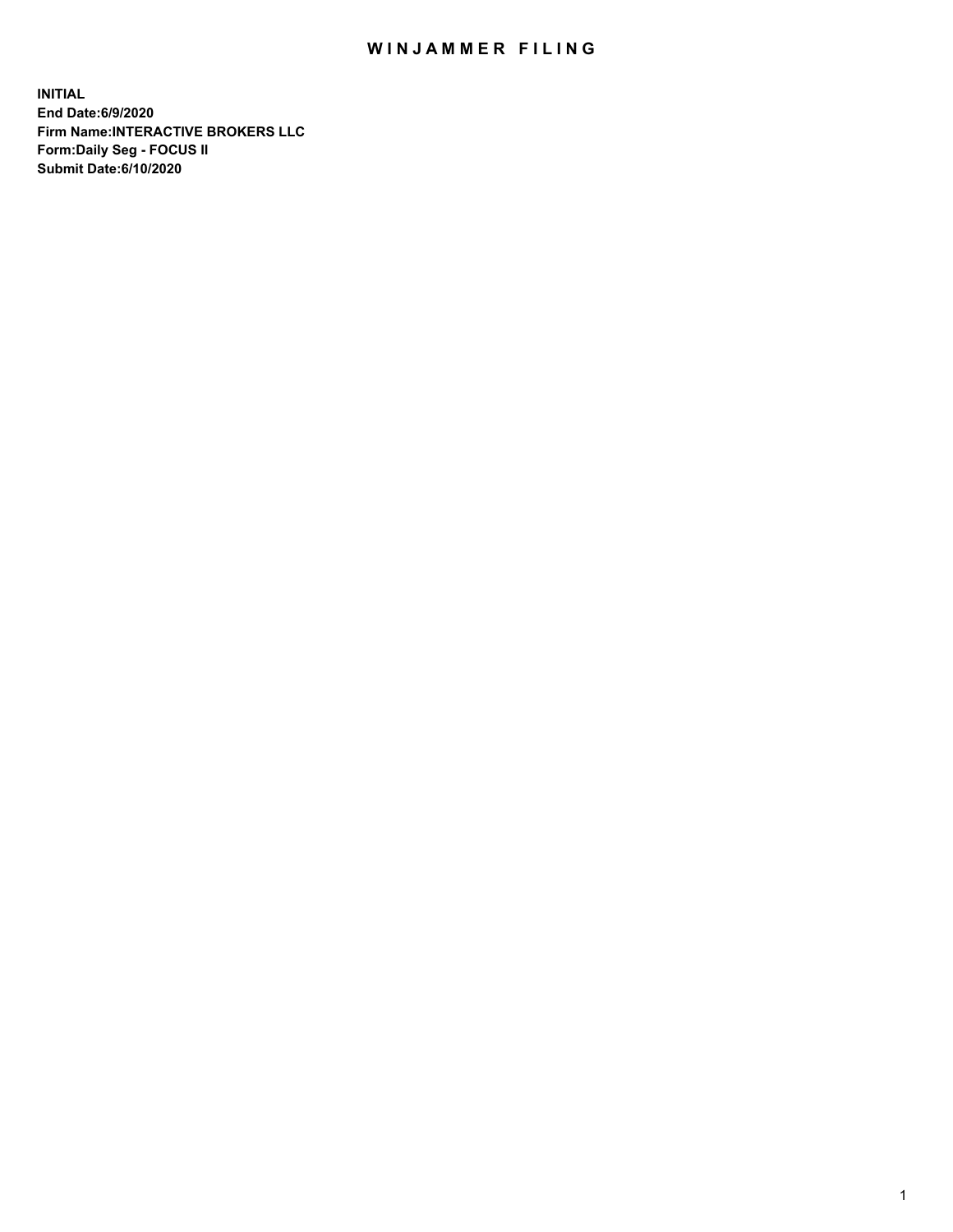**INITIAL End Date:6/9/2020 Firm Name:INTERACTIVE BROKERS LLC Form:Daily Seg - FOCUS II Submit Date:6/10/2020 Daily Segregation - Cover Page**

| Name of Company                                                                                                                                                                                                                                                                                                                | <b>INTERACTIVE BROKERS LLC</b>                                                                 |
|--------------------------------------------------------------------------------------------------------------------------------------------------------------------------------------------------------------------------------------------------------------------------------------------------------------------------------|------------------------------------------------------------------------------------------------|
| <b>Contact Name</b>                                                                                                                                                                                                                                                                                                            | <b>James Menicucci</b>                                                                         |
| <b>Contact Phone Number</b>                                                                                                                                                                                                                                                                                                    | 203-618-8085                                                                                   |
| <b>Contact Email Address</b>                                                                                                                                                                                                                                                                                                   | jmenicucci@interactivebrokers.c<br>om                                                          |
| FCM's Customer Segregated Funds Residual Interest Target (choose one):<br>a. Minimum dollar amount: ; or<br>b. Minimum percentage of customer segregated funds required:% ; or<br>c. Dollar amount range between: and; or<br>d. Percentage range of customer segregated funds required between:% and%.                         | $\overline{\mathbf{0}}$<br>$\overline{\mathbf{0}}$<br>155,000,000 245,000,000<br>00            |
| FCM's Customer Secured Amount Funds Residual Interest Target (choose one):<br>a. Minimum dollar amount: ; or<br>b. Minimum percentage of customer secured funds required:%; or<br>c. Dollar amount range between: and; or<br>d. Percentage range of customer secured funds required between:% and%.                            | $\overline{\mathbf{0}}$<br>$\overline{\mathbf{0}}$<br>80,000,000 120,000,000<br>0 <sub>0</sub> |
| FCM's Cleared Swaps Customer Collateral Residual Interest Target (choose one):<br>a. Minimum dollar amount: ; or<br>b. Minimum percentage of cleared swaps customer collateral required:% ; or<br>c. Dollar amount range between: and; or<br>d. Percentage range of cleared swaps customer collateral required between:% and%. | $\overline{\mathbf{0}}$<br><u>0</u><br>0 <sub>0</sub><br>00                                    |

Attach supporting documents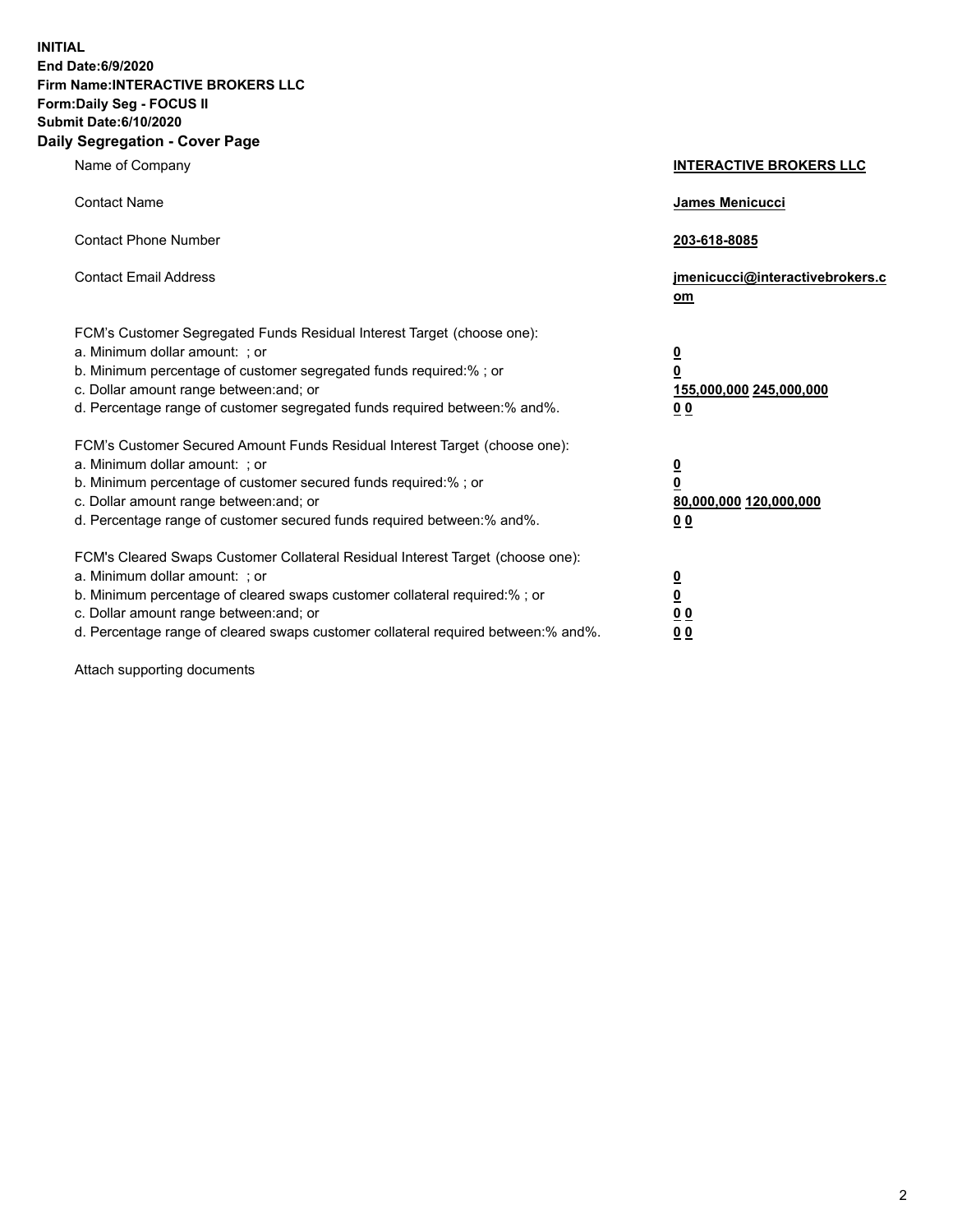## **INITIAL End Date:6/9/2020 Firm Name:INTERACTIVE BROKERS LLC Form:Daily Seg - FOCUS II Submit Date:6/10/2020 Daily Segregation - Secured Amounts**

|     | Daily Jeglegation - Jeculed Amounts                                                         |                                      |
|-----|---------------------------------------------------------------------------------------------|--------------------------------------|
|     | Foreign Futures and Foreign Options Secured Amounts                                         |                                      |
|     | Amount required to be set aside pursuant to law, rule or regulation of a foreign            | $0$ [7305]                           |
|     | government or a rule of a self-regulatory organization authorized thereunder                |                                      |
| 1.  | Net ledger balance - Foreign Futures and Foreign Option Trading - All Customers             |                                      |
|     | A. Cash                                                                                     | 585,690,767 [7315]                   |
|     | B. Securities (at market)                                                                   | $0$ [7317]                           |
| 2.  | Net unrealized profit (loss) in open futures contracts traded on a foreign board of trade   | 9,439,109 [7325]                     |
| 3.  | Exchange traded options                                                                     |                                      |
|     | a. Market value of open option contracts purchased on a foreign board of trade              | 3,336,036 [7335]                     |
|     | b. Market value of open contracts granted (sold) on a foreign board of trade                | -1,693,316 [7337]                    |
| 4.  | Net equity (deficit) (add lines 1. 2. and 3.)                                               | 596,772,596 [7345]                   |
| 5.  | Account liquidating to a deficit and account with a debit balances - gross amount           | 5,882 [7351]                         |
|     | Less: amount offset by customer owned securities                                            | 0 [7352] 5,882 [7354]                |
| 6.  | Amount required to be set aside as the secured amount - Net Liquidating Equity              | 596,778,478 [7355]                   |
|     | Method (add lines 4 and 5)                                                                  |                                      |
| 7.  | Greater of amount required to be set aside pursuant to foreign jurisdiction (above) or line | 596,778,478 [7360]                   |
|     | 6.                                                                                          |                                      |
|     | FUNDS DEPOSITED IN SEPARATE REGULATION 30.7 ACCOUNTS                                        |                                      |
| 1.  | Cash in banks                                                                               |                                      |
|     | A. Banks located in the United States                                                       | 119,130,031 [7500]                   |
|     | B. Other banks qualified under Regulation 30.7                                              | 0 [7520] 119,130,031 [7530]          |
| 2.  | <b>Securities</b>                                                                           |                                      |
|     | A. In safekeeping with banks located in the United States                                   | 479,824,000 [7540]                   |
|     | B. In safekeeping with other banks qualified under Regulation 30.7                          | 0 [7560] 479,824,000 [7570]          |
| 3.  | Equities with registered futures commission merchants                                       |                                      |
|     | A. Cash                                                                                     | $0$ [7580]                           |
|     | <b>B.</b> Securities                                                                        | $0$ [7590]                           |
|     | C. Unrealized gain (loss) on open futures contracts                                         | $0$ [7600]                           |
|     | D. Value of long option contracts                                                           | $0$ [7610]                           |
|     | E. Value of short option contracts                                                          | 0 [7615] 0 [7620]                    |
| 4.  | Amounts held by clearing organizations of foreign boards of trade                           |                                      |
|     | A. Cash                                                                                     | $Q$ [7640]                           |
|     | <b>B.</b> Securities                                                                        | $0$ [7650]                           |
|     | C. Amount due to (from) clearing organization - daily variation                             | $0$ [7660]                           |
|     | D. Value of long option contracts                                                           | $0$ [7670]                           |
|     | E. Value of short option contracts                                                          | 0 [7675] 0 [7680]                    |
| 5.  | Amounts held by members of foreign boards of trade                                          |                                      |
|     | A. Cash                                                                                     | 122,472,453 [7700]                   |
|     | <b>B.</b> Securities                                                                        | $0$ [7710]                           |
|     | C. Unrealized gain (loss) on open futures contracts                                         | -7,014,384 [7720]                    |
|     | D. Value of long option contracts                                                           | 3,336,036 [7730]                     |
|     | E. Value of short option contracts                                                          | <u>-1,693,316</u> [7735] 117,100,789 |
|     |                                                                                             | [7740]                               |
| 6.  | Amounts with other depositories designated by a foreign board of trade                      | $0$ [7760]                           |
| 7.  | Segregated funds on hand                                                                    | $0$ [7765]                           |
| 8.  | Total funds in separate section 30.7 accounts                                               | 716,054,820 [7770]                   |
| 9.  | Excess (deficiency) Set Aside for Secured Amount (subtract line 7 Secured Statement         | 119,276,342 [7380]                   |
|     | Page 1 from Line 8)                                                                         |                                      |
| 10. | Management Target Amount for Excess funds in separate section 30.7 accounts                 | 80,000,000 [7780]                    |
| 11. | Excess (deficiency) funds in separate 30.7 accounts over (under) Management Target          | 39,276,342 [7785]                    |
|     |                                                                                             |                                      |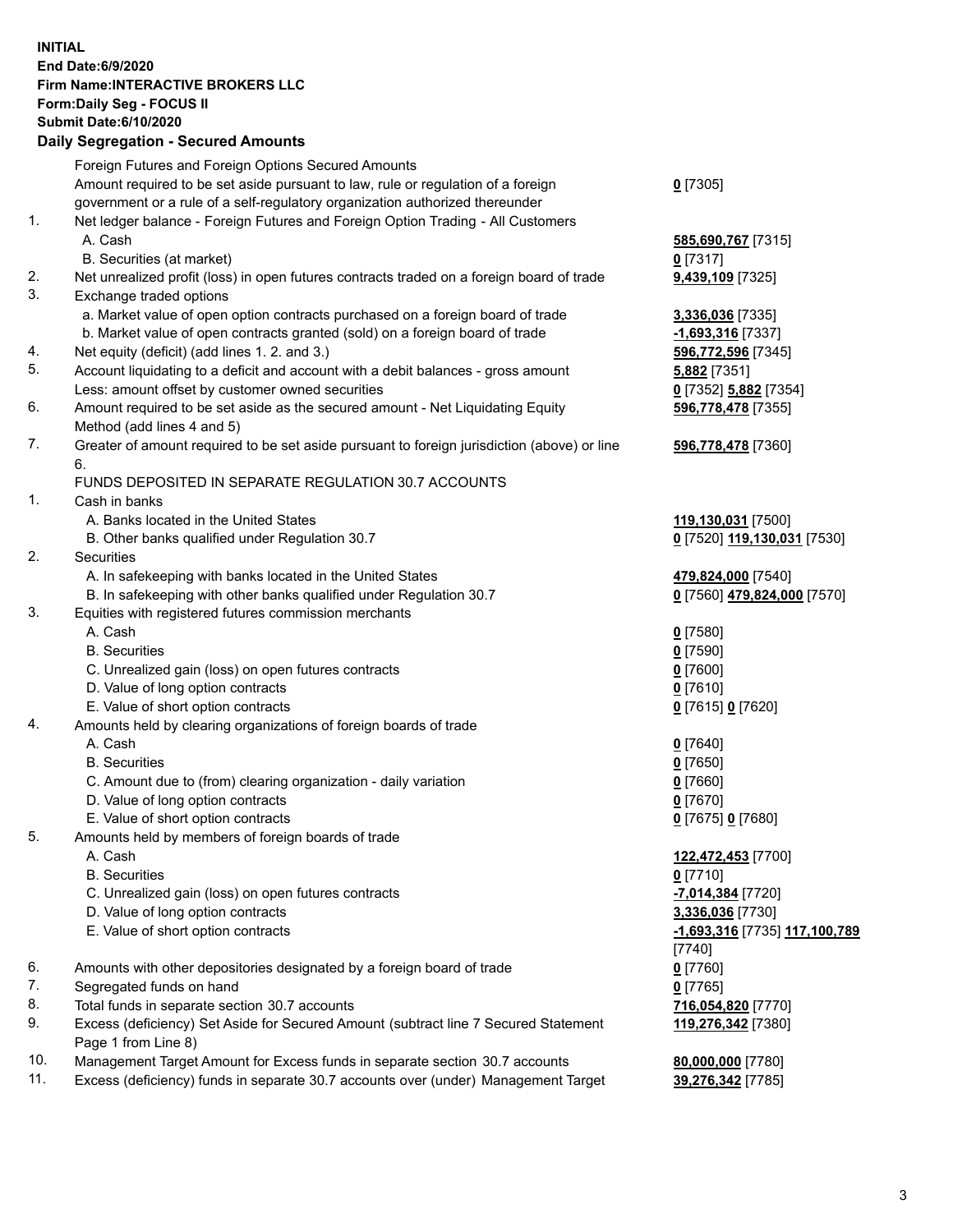**INITIAL End Date:6/9/2020 Firm Name:INTERACTIVE BROKERS LLC Form:Daily Seg - FOCUS II Submit Date:6/10/2020 Daily Segregation - Segregation Statement** SEGREGATION REQUIREMENTS(Section 4d(2) of the CEAct) 1. Net ledger balance A. Cash **5,567,752,289** [7010] B. Securities (at market) **0** [7020] 2. Net unrealized profit (loss) in open futures contracts traded on a contract market **-72,640,732** [7030] 3. Exchange traded options A. Add market value of open option contracts purchased on a contract market **328,384,255** [7032] B. Deduct market value of open option contracts granted (sold) on a contract market **-305,013,132** [7033] 4. Net equity (deficit) (add lines 1, 2 and 3) **5,518,482,680** [7040] 5. Accounts liquidating to a deficit and accounts with debit balances - gross amount **6,986,511** [7045] Less: amount offset by customer securities **0** [7047] **6,986,511** [7050] 6. Amount required to be segregated (add lines 4 and 5) **5,525,469,191** [7060] FUNDS IN SEGREGATED ACCOUNTS 7. Deposited in segregated funds bank accounts A. Cash **1,195,961,099** [7070] B. Securities representing investments of customers' funds (at market) **2,407,521,100** [7080] C. Securities held for particular customers or option customers in lieu of cash (at market) **0** [7090] 8. Margins on deposit with derivatives clearing organizations of contract markets A. Cash **2,472,480** [7100] B. Securities representing investments of customers' funds (at market) **2,084,012,076** [7110] C. Securities held for particular customers or option customers in lieu of cash (at market) **0** [7120] 9. Net settlement from (to) derivatives clearing organizations of contract markets **15,195,799** [7130] 10. Exchange traded options A. Value of open long option contracts **328,266,156** [7132] B. Value of open short option contracts **-304,974,077** [7133] 11. Net equities with other FCMs A. Net liquidating equity **0** [7140] B. Securities representing investments of customers' funds (at market) **0** [7160] C. Securities held for particular customers or option customers in lieu of cash (at market) **0** [7170] 12. Segregated funds on hand **0** [7150] 13. Total amount in segregation (add lines 7 through 12) **5,728,454,633** [7180] 14. Excess (deficiency) funds in segregation (subtract line 6 from line 13) **202,985,442** [7190] 15. Management Target Amount for Excess funds in segregation **155,000,000** [7194] **47,985,442** [7198]

16. Excess (deficiency) funds in segregation over (under) Management Target Amount Excess